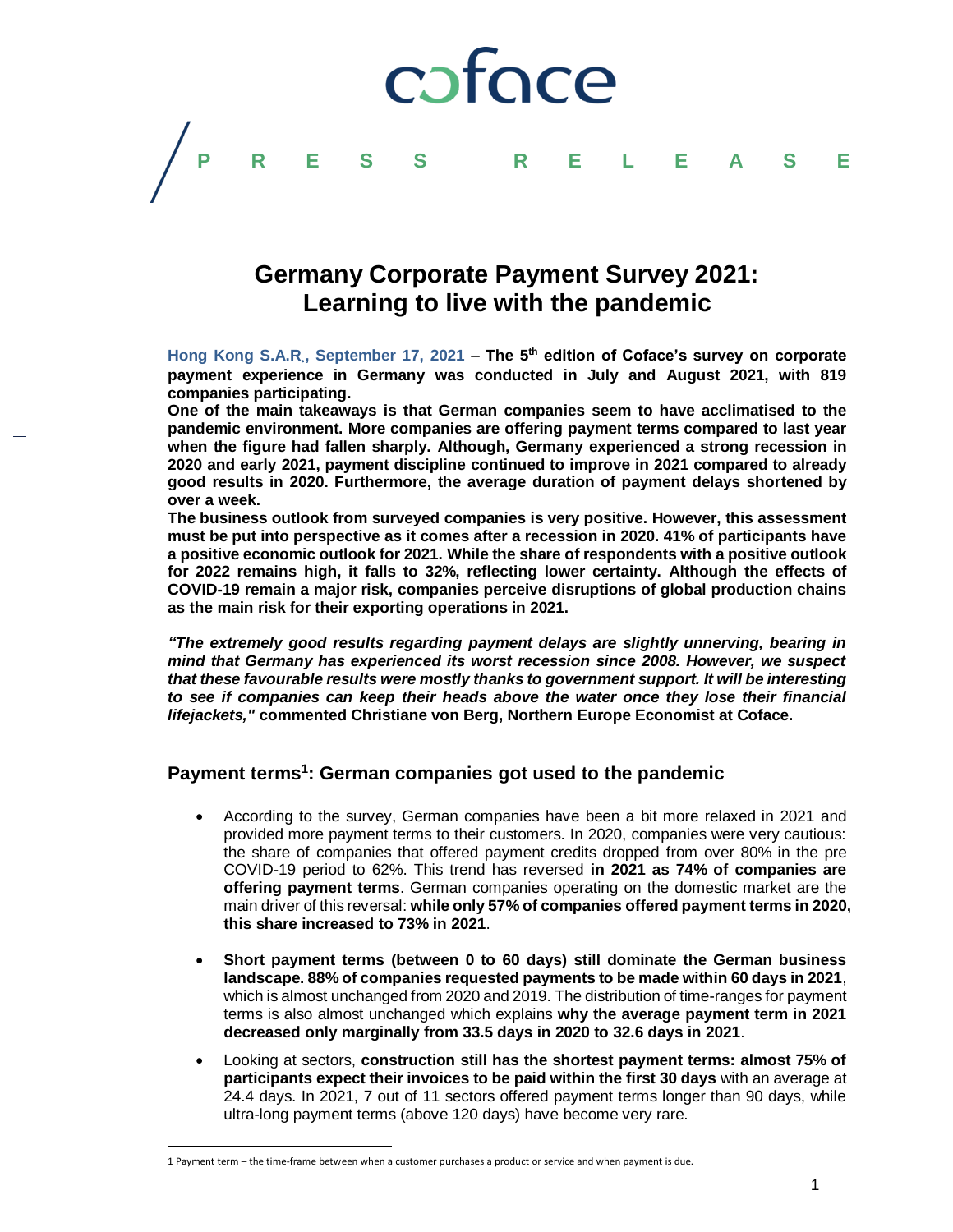

 **Strong increases of average payment terms – of almost 10 days – were observed in the construction and the textile-clothing sectors**. Conversely, **machinery (-8.2 days), agri-food-wood (-7.3 days) and automotive (-6.3 days) reported the strongest declines in payment terms**. Textile-clothing became the most generous sector and is now asking for payments to be settled up to 47 days after the delivery on average.

The answers in our survey hint that **the uncertainty around the COVID-19 crisis has declined in 2021, but that companies remain vigilant**. More companies are offering payment terms in Germany, but those have shortened slightly, suggesting that companies are still eager to cash-in as early as possible.

# **Payment Delays<sup>2</sup> : Companies get paid faster**

- Since 2020, the number of payment delays decreased further. **In 2021, only 59% of surveyed companies reported late payments, while 68% of all companies had reported delays in 2020**. **With the exception of transport and metals, the numbers of payment delays decreased in all sectors**. However, while less than half of companies in the agri-food-wood sector reported late payments, the figure was at 70% in the textileclothing sector.
- The **Information-Communication Technology** sector (ICT) shows the shortest time before payment. **In this sector, the vast majority of surveyed companies reported delays no longer than 30 days and no company indicated delays above 60 days**. In contrast, **metals was the only sector to report delays over 150 days (2%)**. This is a significant improvement. In 2020, in addition to the metals sector, companies in construction and paper-packing also reported ultra-long payment delays.
- **The average duration of payment delays decreased accordingly by 8 days to 27.7 days in 2021**, **which is the shortest average delay in our time series**<sup>3</sup> . **Almost all sectors reported a decrease in the duration of payment delays**. The strongest declines were in pharma-chemicals (-26 days) and ICT (-25 days). Companies operating in ICT have now the shortest waiting time with an average of 17.5 days, while companies in the machinery sector need the most patience with an average waiting time of 35.8 days.
- **The reasons behind payment delays are mainly related to financial difficulties** (46% in 2021). 20% of the opinions cited lower demand in Germany, primarily due to lockdowns. Interestingly, **another 20% cited the lack of financing options, even though COVID-19 public financing support programmes are still in place**.
- **The financial risks associated with late payments for German companies are low in 2021**. Only 4.4% of participants reported that the share of overdue payments between 6 months and 2 years represents 2% or more of their annual turnover.

 $\overline{\phantom{a}}$ 

<sup>2</sup> Payment delays – the period between the due date of payment and the date the payment is made.

<sup>3</sup> The first Coface Corporate Payment Survey for Germany was published in 2016.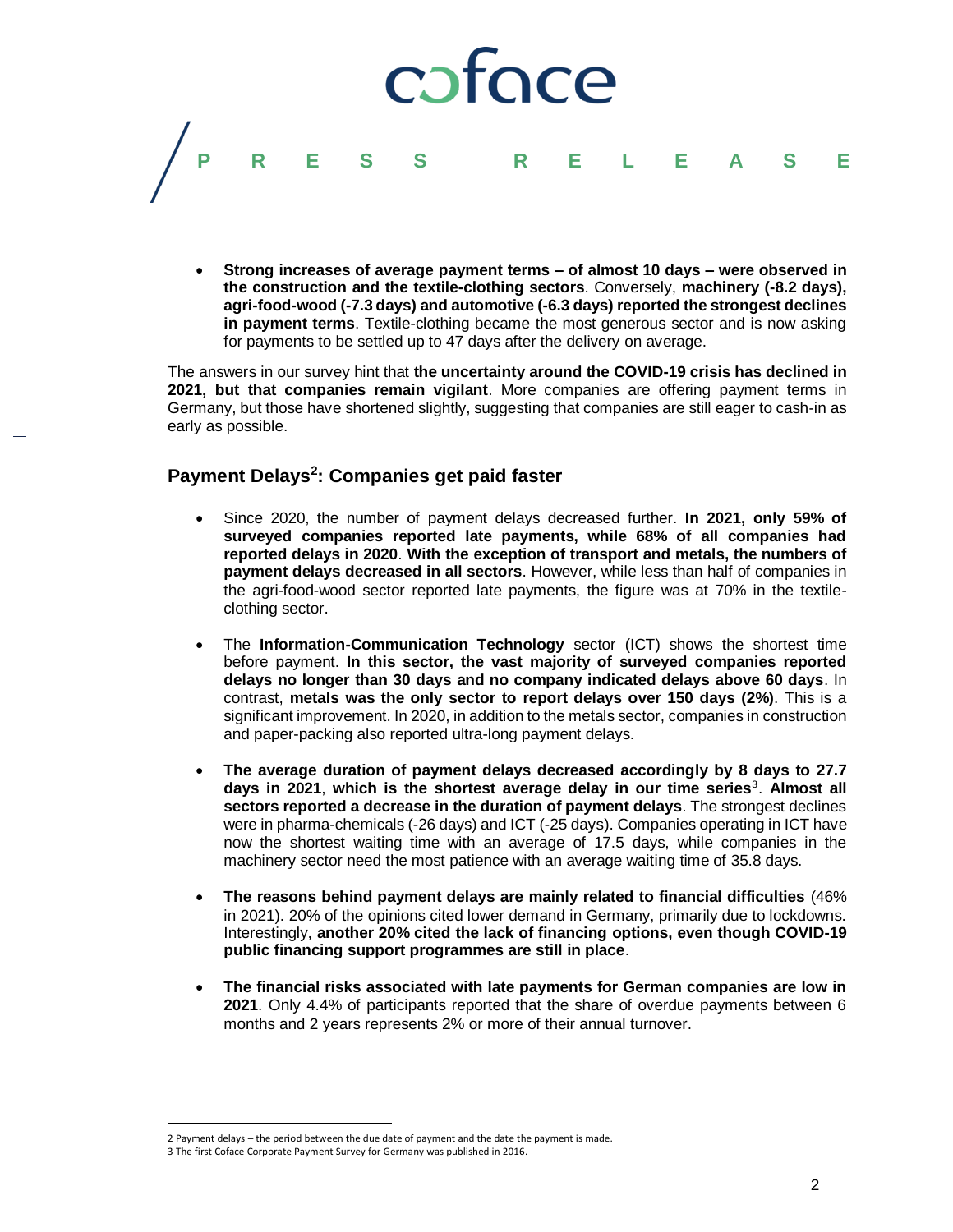

## **Companies will weather the storm with the help of the state**

- **Companies' assessment of the economic outlook is cautiously optimistic**. **41% of participants have a positive economic outlook for 2021, while 11% think that their business situation will deteriorate compared to 2020**. In total, the answers marks a sharp reversal from a very pessimistic year 2020. More optimism can be observed in all sectors, with the biggest rebound in the metals and automotive sectors. The outlook for 2022 is also positive, but seems less certain. **The textile-clothing sector is the most optimistic for 2022 with +47 balance points**. However, this sharp improvement in sentiment should be put in perspective with the very difficult situation in 2020 and 2021 for this sector in particular. **The same is true for the automotive sector, where the positive outlook is rebounding after falling in the doldrums in 2020**.
- According to the survey**, the main risk for export operations in 2021 is by far disruptions of global production chains**, which was cited by 40% of participants. Rising non-oil commodity prices is also a big topic in 2021 (20%), followed by the effects of COVID-19 on the global economy (10%) and on the German economy (8%).
- **Germany remains the country presenting the biggest opportunities for surveyed companies**. Its importance has however decreased from 91% in 2020 to 85% in 2021. One reason could be that in uncertain times, companies tend to do business in the countries that they know best and orient themselves more towards their domestic market (safe-haven effect). Now that the uncertainties have decreased, companies are again doing more business abroad.
- Difficult times call for special measures. **When asked if they used State aid in the last 12 months, the share of companies that answered positively in 2021 was unchanged at 48%**. The breakdown of support measures was also relatively unchanged with **the most popular measure remaining the furlough scheme**.

According to current law, emergency aid from the federal government and tax relief measures will expire at the end of September 2021, while special furlough programmes, state guarantees and special KfW-loan programmes will expire at the end of 2021. **It will be interesting to see if the very positive payment behaviour and the optimistic business outlook can continue in 2022 without the State's support**.

**Find the full study [here.](https://www.coface.com.hk/News-Publications-Events/Publications/Germany-Corporate-Payment-Survey-2021)**